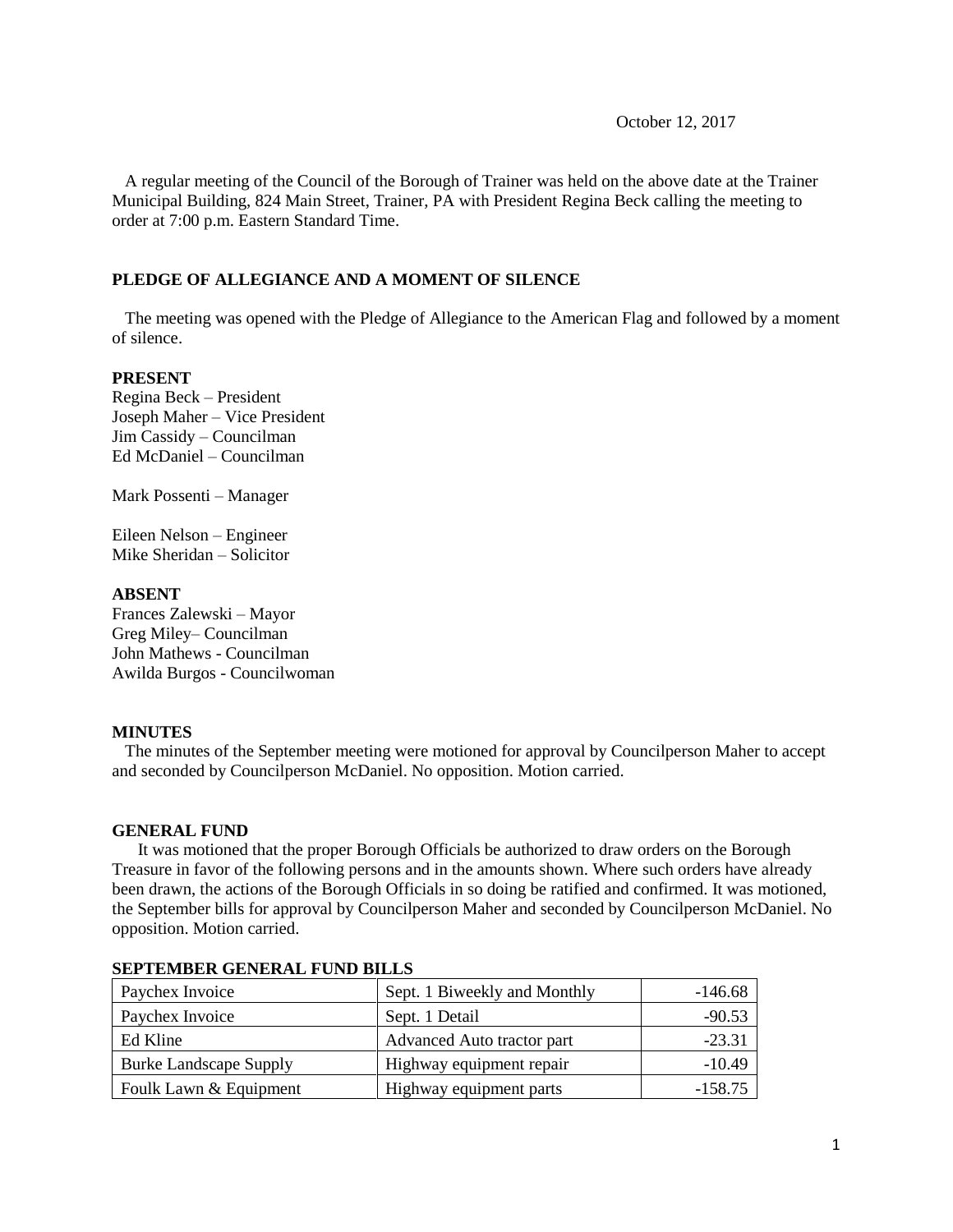| #1 Car Wash Inc.                    | <b>Clean Police Vehicles August</b> | $-200.00$    |
|-------------------------------------|-------------------------------------|--------------|
| U.S. Armor                          | Police vests                        | $-4,008.97$  |
| Talley's Garage & Towing            | Police Vehicles                     | $-830.00$    |
| <b>Staples Advantage</b>            | Office supplies                     | $-52.77$     |
| Home Depot                          | Park locks/keys, weed killer        | $-260.97$    |
| <b>B&amp;L</b> Disposal             | Waste disposal                      | $-6,077.00$  |
| PECO - Park                         | <b>HJ</b> Park                      | $-0.44$      |
| <b>PECO</b> Street Lighting         | <b>Street Lighting</b>              | $-1,992.54$  |
| PECO-Underpass Lighting             | <b>Underpass Lighting</b>           | $-30.62$     |
| PECO - Garage                       | <b>Highway Garage</b>               | $-42.85$     |
| PECO - Municipal Bldg.              | Municipal Bldg                      | $-664.02$    |
| Chester Water - Municipal           | Municipal Bldg                      | $-133.27$    |
| Chester Water - HJP                 | HJ Park                             | $-22.97$     |
| Sirchie                             | Police equipment                    | $-53.00$     |
| Sunoco - SunTrak                    | Police vehicle fuel                 | $-2,650.82$  |
| Arthur J. Gallagher                 | Liability Ins.                      | $-23,438.12$ |
| <b>Utility Advocate</b>             | Energy savings                      | $-1,134.01$  |
| <b>Safety Wand Corporation</b>      | Police flare stand                  | $-274.54$    |
| <b>United States Postal Service</b> | 2 Large letters mailed              | $-8.50$      |
| <b>United States Postal Service</b> | Roll stamps                         | $-49.00$     |
| <b>United States Postal Service</b> | Certified letter mailed             | $-6.59$      |
| <b>Justice Adoptions</b>            | Animal Control June 2017            | $-18,975.00$ |
| Herr Foods, Inc.                    | Community Day 2017                  | $-30.24$     |
| <b>Comcast Cable</b>                | Cable services                      | $-287.51$    |
| <b>Comcast Business</b>             | Phone VOIP                          | $-364.51$    |
| <b>Stantec Consulting</b>           | <b>Professional Services</b>        | $-12,355.50$ |
| Arthur J. Gallagher                 | <b>Treasurer Bond</b>               | $-591.00$    |
| Marcus Hook/Trainer Fire Dept.      | 2017 23rd Quarter Appropriation     | $-9,250.00$  |
| <b>DCIU</b>                         | <b>Health Benefits</b>              | $-23,643.94$ |
| <b>Marcus Hook Borough</b>          | Fire Station Sept.                  | $-1,100.36$  |
| Marcus Hook Borough                 | Fire Truck Sept.                    | $-189.91$    |
| Lori A. DiFabio                     | 4242 Post Rd. Zoning                | $-300.00$    |
| <b>Integral Systems Corp</b>        | Computer Maintenance/repair         | $-925.00$    |
| J. Michael Sheridan, Esq.           | Professional Services               | $-1,215.00$  |
| Nextel                              | Cell phones August                  | $-140.47$    |
| United Concordia                    | <b>Dental Coverage</b>              | $-1,495.77$  |
| Spirit Media Group                  | <b>Public Notices</b>               | $-179.20$    |
| Wayne Radio & TV Service            | Police radios                       | $-1,280.00$  |
| Verizon Wireless                    | Police reader                       | $-86.24$     |
| Aston Sunoco                        | Police Vehicles                     | $-1,858.19$  |
| Drugscan, Inc                       | Lab Testing                         | $-175.00$    |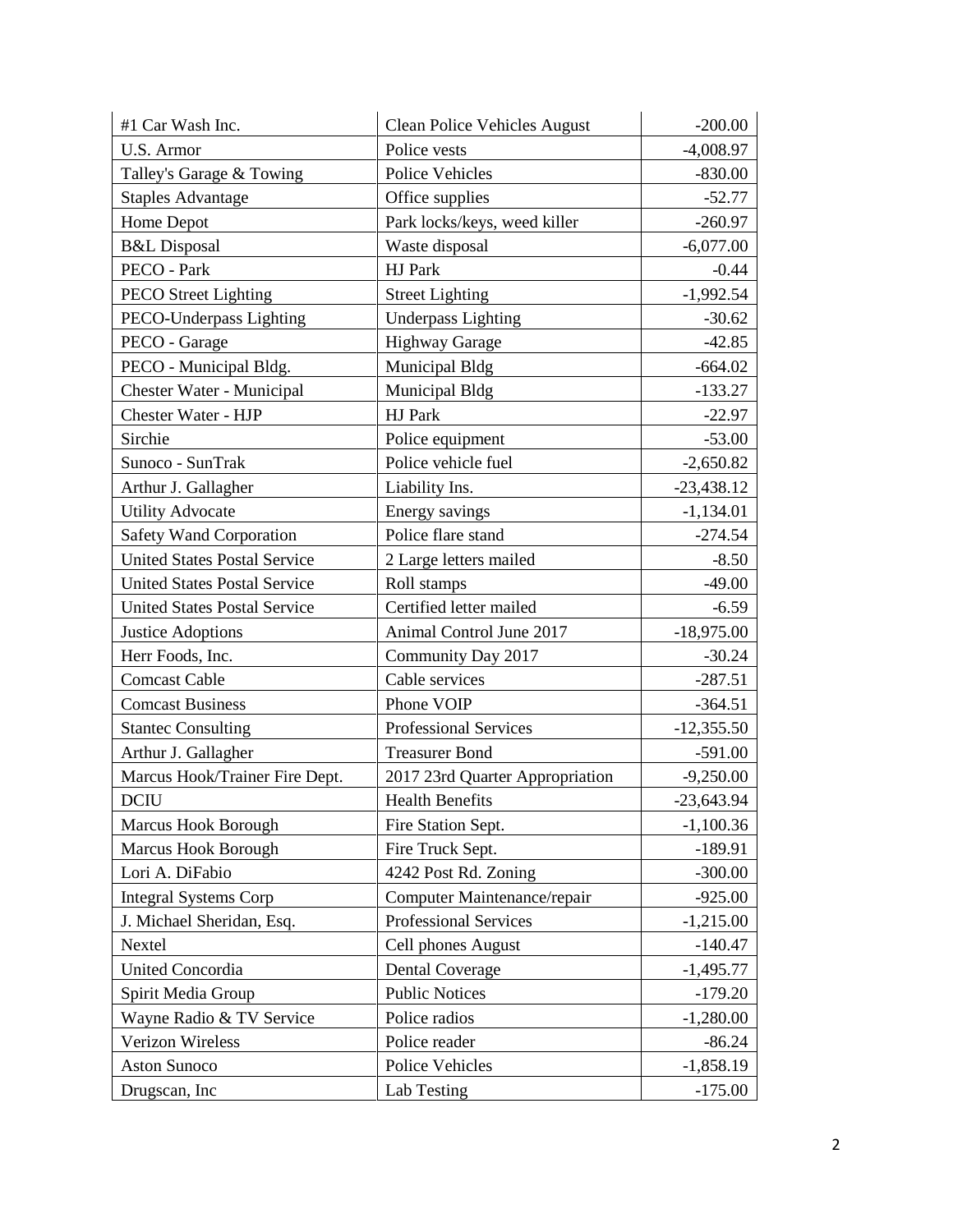| <b>Chester Water - Hydrants</b> | Hydrants                              | $-1,195.10$  |
|---------------------------------|---------------------------------------|--------------|
| <b>Marcus Hook Florist</b>      | Flowers Sheridan, Possenti            | $-177.02$    |
| Durham & James                  | Zoning Hearing                        | $-238.00$    |
| Paychex Invoice                 | Sept. 15 Detail                       | $-94.13$     |
| Paychex Invoice                 | Sept. 15 Biweekly                     | $-129.49$    |
| <b>U S Postal Service</b>       | Certified letter mailed, large letter | $-8.69$      |
| <b>NanaSplits</b>               | 2017 Community Day Ice Cream          | $-450.00$    |
| Fare and Square                 | Ketchup Community Day                 | $-3.59$      |
| Orlando, Victoria               | Petty Cash                            | $-350.00$    |
| TD Card Services                | Quickbooks, K9, Police Training       | $-1,288.91$  |
| Charles Higgins & Sons          | Street Light maintenance              | $-230.18$    |
| Marla McLaughlin, Ph.D.         | <b>Psych evaluation Speis</b>         | $-225.00$    |
| Sirchie                         | <b>Evidence Collection school</b>     | $-650.00$    |
| <b>Burke Landscape Supply</b>   | balance due on previous Invoices      | $-87.47$     |
| De Co. Solid Waste              | <b>August Tipping Fees</b>            | $-167.97$    |
| Pa One Call System              | Monthly fax service                   | $-20.32$     |
| <b>US Municipal Supply</b>      | Speed signs, poles, paint             | $-1,131.18$  |
| Robin Rokicka                   | Reimburse 2017 Hayride                | $-253.35$    |
| Marilyn Maher                   | Reimburse 2017 Hayride                | $-95.64$     |
| Joseph Maher                    | Reimburse 2017 Hayride                | $-203.45$    |
| A. F. Damon Co., Inc.           | Nealy Blvd. project                   | $-72,585.00$ |
| <b>U S Postal Service</b>       | Roll stamps Code Office               | $-49.00$     |
| Pat Irwin                       | 2017 Community Day DJ                 | $-100.00$    |
| Paychex Invoice                 | Sept. 29 Biweekly                     | $-124.57$    |
| Paychex Invoice                 | Sept. 29 Detail                       | $-90.53$     |
| Paychex Invoice                 | October Monthly                       | $-90.53$     |

-196,842.72

# **PAYROLL ACCOUNT**

 It was motioned by Councilperson Cassidy and seconded by Councilperson Maher that Payroll for the month of September is paid. No opposition. Motion carried.

# **SEPTEMBER PAYROLL FOR ALL EMPLOYEES**

 Total payroll for the month of September \$115,472.63 Payroll includes reimbursable Police Detail \*There were 3 payroll periods in September

**LIQUID FUEL BILLS** Liquid Fuel Bills for the month of September meeting were motioned for approval by Councilperson Cassidy and seconded by Councilperson Maher. No opposition. Motion carried.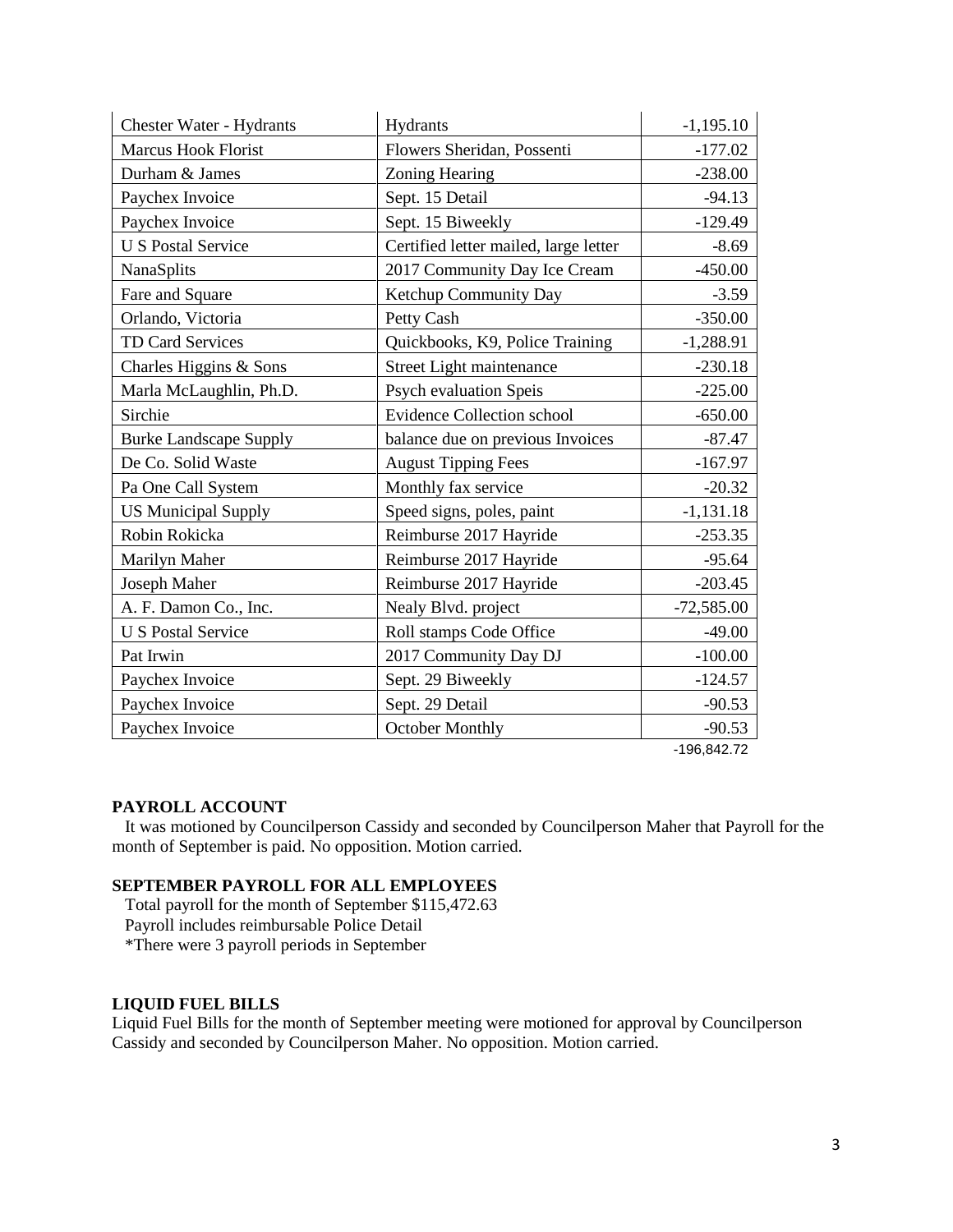## **SEPTEMBER LIQUID FUEL BILLS**

| Mauger & Co. | Highway vehicle fuel    | $-212.06$ |
|--------------|-------------------------|-----------|
| PECO         | <b>Traffic Lighting</b> | $-272.16$ |
|              |                         | $-484.22$ |

# **COMMUNITY CENTER BILLS**

 Community Center Bills for September meeting were motioned for approval by Councilperson Maher to accept and seconded by Councilperson Cassidy. No opposition. Motion carried.

# **SEPTEMBER COMMUNITY CENTER BILLS**

NONE

## **PERMITS & LICENSE**

The Permits of the September meeting were motioned for approval by Councilperson Cassidy and seconded by Councilperson Maher. No opposition. Motion carried.

## **PERMITS & LICENSE – SEPTEMBER**

| 8 Building permits             | \$715.00   |
|--------------------------------|------------|
| 0 Contractor license           | \$0        |
| 4 C/O Applications             | \$400.00   |
| 0 Plumbing permits             | \$0        |
| 2 Electrical permits           | \$181.00   |
| 5 Zoning                       | \$250.00   |
| 1 Other Permits/License        | \$35.00    |
| 2 Vacant property registration | \$300.00   |
| Amount turned over to Borough  | \$1,881.00 |

## **CHESTER WATER AUTHORITY**

0 - Street Openings

Amount turned over to Borough \$0

## **PECO**

1 – Street Openings

Amount turned over to Borough \$129.00

## **DELCORA**

0 – Permits Amount turned over to Borough \$0

## **CORRESPONDENCE**

 It was motioned by Councilperson Cassidy and seconded by Councilperson McDaniel that the correspondence for September be accepted and any necessary action taken. No opposition. Motion carried.

## **SEPTEMBER CORRESPONDENCE**

• Received from Keystone an electronic deposits in the amount of \$18,731.35 September EIT distribution.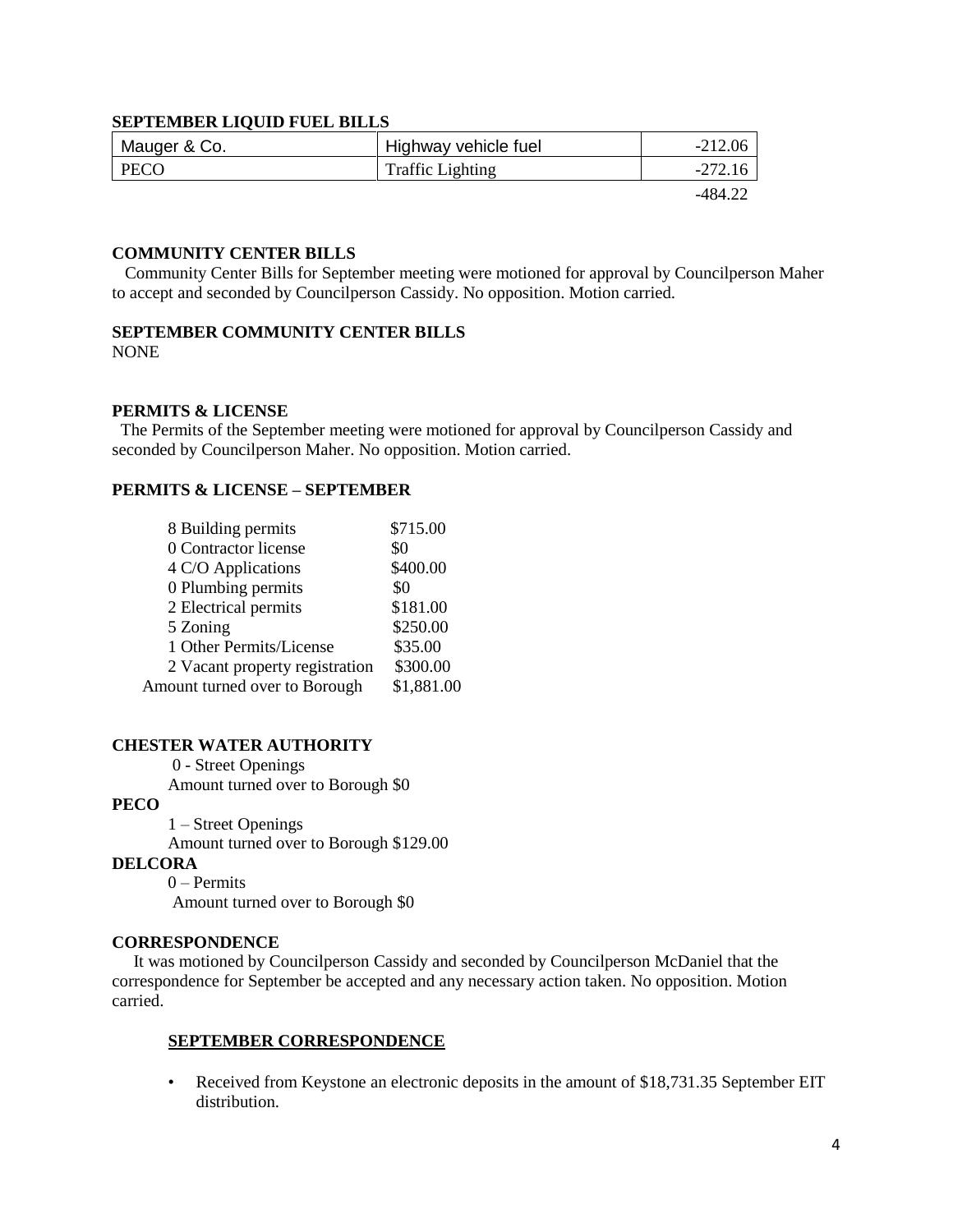- Received from Keystone an electronic deposits in the amount of \$721.38 September LST distribution.
- Received from Delaware County Tax Claim Monthly for August and a check in the amount of \$24,486.95.
- Received from Delaware County Monthly Deed Reconciliation for September and a check in the amount of \$357.70.
- Received from Delaware County September Monthly Transfer Report.
- Received Green Region Grant info
- Received from Ashland a letter dated October 6, 2017 in regards to release of Phthalic Anhydride.
- Received from DEP a copy of a letter dated September 26, 2017 sent to Monroe Energy in regards to Receipt of Remedial Cleanup.
- Received from Aqua a letter dated October 5, 2017 in regards to Storage Tank and spill prevention.

September Safety meeting topic was "Slips, trips and falls" No incidents reported. All pending issues addressed and satisfied except for the parking lot.

## **QUESTIONS AND COMMENTS FROM AUDIENCE ON CORRESPONDENCE** None

# **ANY MATTERS THAT NEED COUNCILMANIC ACTION**

None

# **COMMITTEE REPORTS**

# **MAYOR**

Mayor Zalewski: Absent

 **\*POLICE CHIEF –** Spoke about speed humps on Anderson and Chestnut streets. Getting positive responses from the residents. Residents are in favor but don't want them placed in front of their house.

# **MANAGER**

Mark Possenti:

• Police negotiations meeting is Oct.  $19<sup>th</sup>$ , just waiting on the time.

# **FINANCE**

Councilman Maher:

Working on the 2018 budget. Hope to have first reading in November.

# **MUNICIPAL BUILDING/RECREATION**

Councilman Mathews: Absent

# **FIRE/PARKS/ENVIRONMENT**

Councilman Cassidy:

Welcome to Trainer's October Council meeting.

Short and sweet this month.

Happy to say that the parks are still getting used. Hopefully the warm weather will stick around and there will be more usage. Anyone having ideas or concerns about the parks, please let me know so it can be addressed for next year. I think this year the improvements were a great success with minimum issues.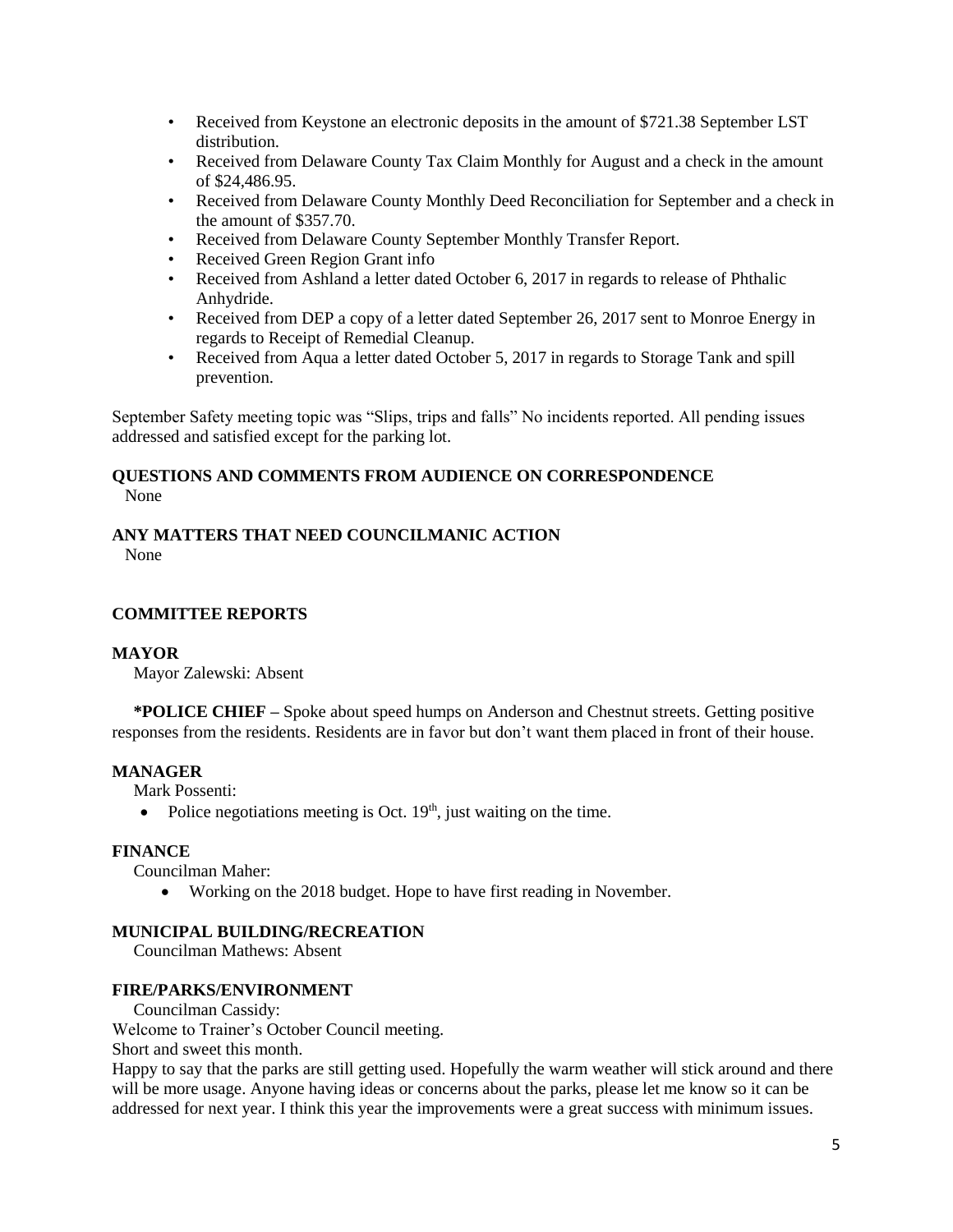In the meantime, take advantage of the nice weather and prepare for the cold. We all know it is coming. The Memorial bricks are in and awaiting for the contractor, Alan Boates, to install them at the Memorial Garden. Should be very soon. Some other improvements are in the works as well.

Some new businesses are coming to the area. Cracker Barrel and IHop are two. They will be hiring, as is Giant, Acme, ShopRite. Chichester School District and CVS are hiring too. And as always, Marcus Hook/Trainer Fire Department is in need of volunteers as are all the departments. Please pass the word on to people you know before someone gets hurt or even killed in a building fire. As I stated many times in the past, this is the most rewarding job.

The monthly fire report for September as follows: Total Alarms 18, 7 Hrs. 9Min in service, 40 Total man hours, 1Hr 30Min pump operated, 2 structure fires, 7 non-structure fires, 0 accidents, 1 hazardous conditions, 2 Mutual Aids

## **PUBLIC SAFETY/BOH**

 President Beck read May Code Enforcement report as follows: issued 11 building permits, 0 Contractor licenses, 8 C/O's, 3 zoning permits and numerous BOH and property maintenance violation notices sent out, 2 citation warnings and 2 citations were sent out.

## **COMMUNITY OUTREACH/NEWSLETTERS**

Councilwoman Burgos: Absent

# **COMMUNITY REDEVELOPMENT**

Councilman Ed McDaniel:

Trying to set a meeting with people interested in rent to own properties.

## **HIGHWAY/STREET LIGHTS**

Councilman Miley: Absent

# **CODE ENFORCEMENT OFFICER**

Nothing to report.

# **TAX COLLECTOR**

Mark Possenti read the monthly report for September as follows: Total uncollected as of 9/30 is \$123,834.97. Total collected as of 9/30 is \$8,399.40Total outstanding bills are 162. Need a motion to authorize a transfer in the amount of \$8,399.40 to the General Fund.

# **SCHOOL BOARD DIRECTOR**

Mary Magaw: Absent

## **MONROE ENERGY**

 Matt McGlaughlin thanked all who attended the Rally on reforming the Renewable Fuels Standard last week at the refinery.

**ENGINEER** Eileen Nelson: **Engineer's Report** Attached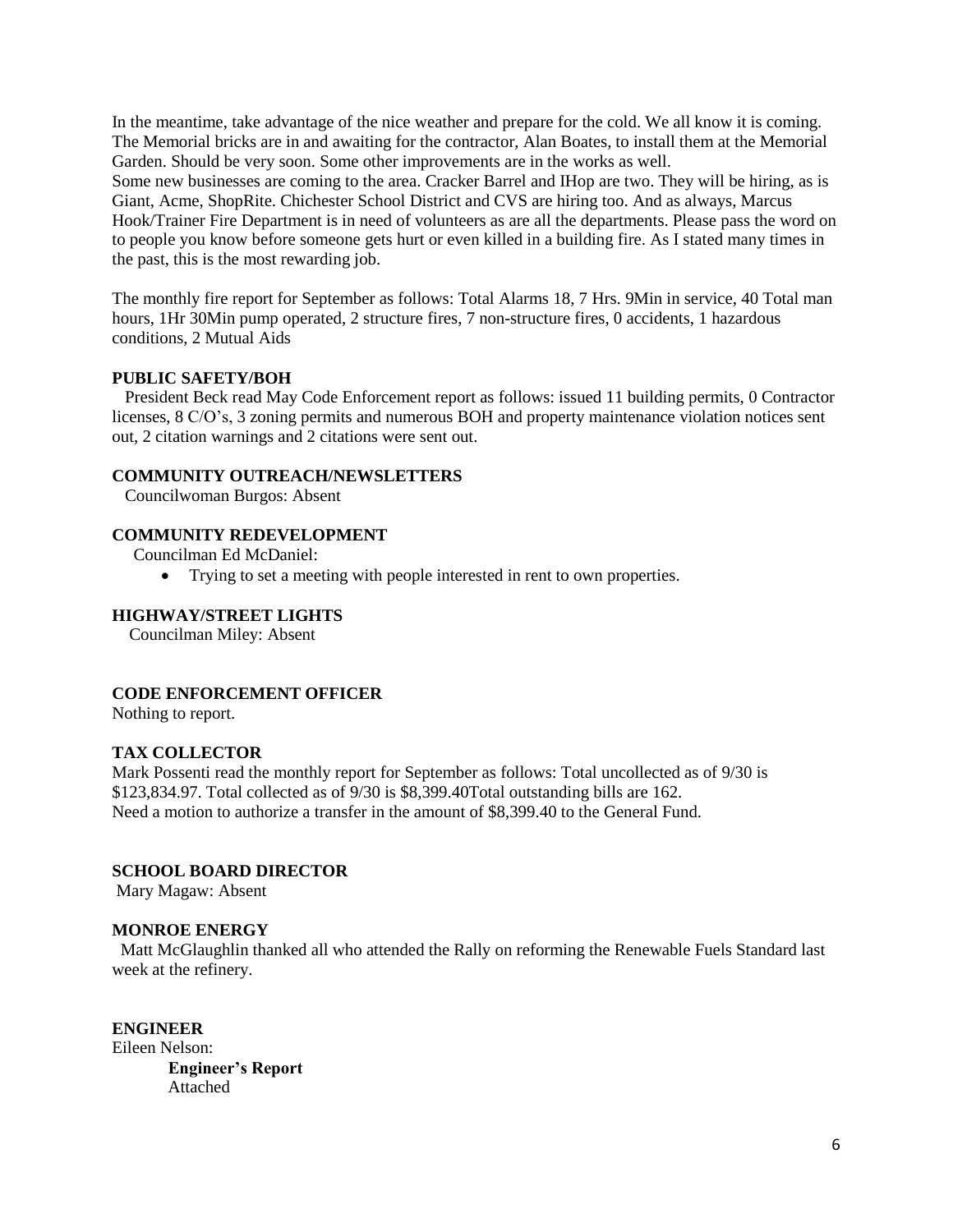# **SOLICITOR**

- Mike Sheridan stated: Chester County animal control was in breach of contract and asked Council if they wanted to pursue recouping the sum of \$8,100.00 which is the cost paid to Justice Rescue for 6 months of service while under a contract agreement. Council agreed to move forward one step at a time depending on the cost and appeals that may be filed.
- Motion to authorize Nealy Blvd. Deed (ground property) Title Insurance Coverage of \$250,000.00 at a one-time cost of \$1,880.00 to be split between the Borough and Business/property owners.

# **ORDINANCES**

• None

# **RESOLUTIONS**

• None

# **OTHER ACTION ITEMS**

- Motion was made by Councilperson Cassidy to authorize tax collection transfer to the General Fund in the amount of \$8,399.40 and seconded by Councilperson Maher. No opposition. Motion carried.
- Motion was made by Councilperson Cassidy to authorize Nealy Blvd. Deed (ground property) Title Insurance Coverage of \$250,000.00 at a one-time cost of \$1,880.00 to be split between the Borough and Business/property owners and authorize Sheridan and Council President to execute all documents and take necessary action to complete the action and seconded by Councilperson Maher. No opposition. Motion carried.
- Motion was made by Councilperson Cassidy to pursue recouping the sum of \$8,100.00 which is the cost paid to Justice Rescue for 6 months of service while under a contract agreement. Council agreed to file with the court and move forward one step at a time depending on the cost and appeals that may be filed. Motion was seconded by Councilperson Maher. No opposition. Motion carried.
- Motion was made by Councilperson Cassidy to name the hayride trail "Cominskie Trail" after retiring police Sgt. Cominskie and seconded by Councilperson Maher. No opposition. Motion carried.

# **OLD COUNCILMANIC BUSINESS**

None

# **NEW COUNCILMANIC BUSINESS**

 Councilman Maher stated that Sgt. Cominskie would be retiring at the end of this month and commended him for his years of dedicated police service and his community involvement that went beyond the police department. Council voted on naming the Hayride trail "Cominskie Trail" after Sgt. Cominskie.

# **QUESTIONS AND COMMENTS FROM AUDIENCE**

Chuck Miles, Ridge Rd**. –** Asked about the storage at the Trailer park which is being handled. Inquired about a speed hump at Veteran's Dr. stating there are three others along the other end and through the park road and asked why there wasn't one at the curve on Veteran's Drive.

Kim Sherman, Chestnut St. – Asked about the property on Anderson St. with grass that is always overgrown. In regards to the question, President Beck stated that Kim could see her after the meeting. Asked if the Fire report could be broken down for calls specifically for Trainer, Councilperson Cassidy stated he tried to get a break down before. The Fire Dept. cannot do that. The contract between the